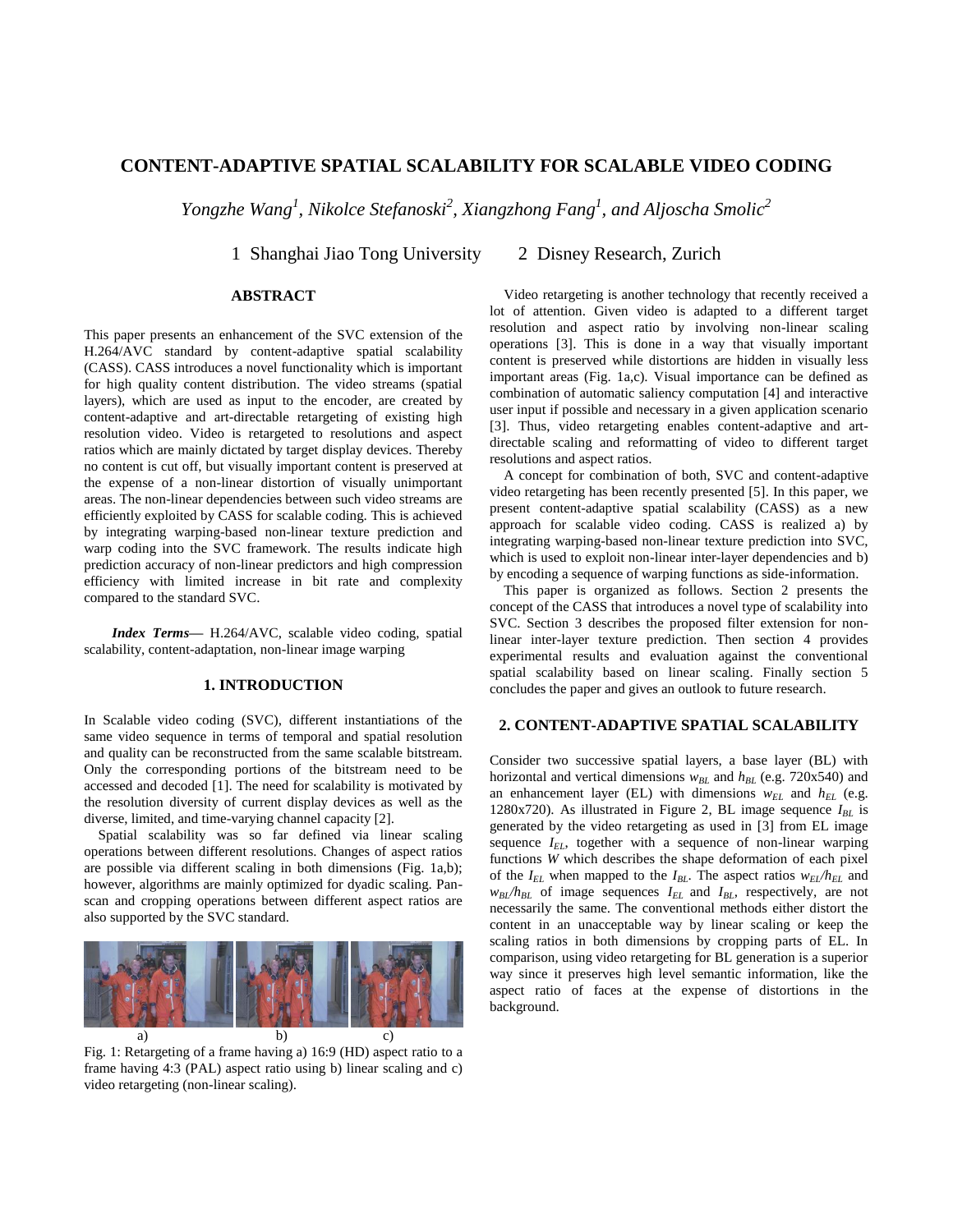

Fig. 2: BL generation using video retargeting [3]

Figure 3 illustrates an extended SVC encoder that takes 3 inputs, the high resolution source video *IEL* as EL, the retargeted lower resolution video  $I_{BL}$  as BL and  $W_p$  as side-information, where  $W_p$  is a point-based warp (res.  $1280x720$ ), which describes a mapping between pixel positions in *IEL* and sub-pixel positions in *IBL*. Two new blocks have been integrated into the framework of the current SVC standard to enable the CASS, i.e*. warp coding* and *content-adaptive spatial (CAS) prediction*. For warp coding, a novel algorithm has been proposed to encode the warps efficiently by exploiting spatial and temporal dependencies existing within and between warps [5]. The non-linear inter-layer texture prediction is done in the novel block called CAS prediction. It upsamples the retargeted BL  $I_{BL}$  to higher resolution EL  $\hat{I}_{EL}$  so that only the difference needs to be transmitted. Base layer bits, encoded warps and enhancement layer bits are multiplexed into a scalable bitstream, which can be partially accessed, transmitted, decoded, etc.

 This concept is content-adaptive since it favors visually important image regions over less important areas. It further introduces art-directability to video coding since it allows the content provider to control the appearance of the base layer video via interactive retargeting [3].



Fig. 3: Block diagram of an extended SVC encoder for contentadaptive spatial scalability (CASS)

## **3. NON-LINEAR INTER-LAYER TEXTURE PREDICTION**

The process of non-linear prediction of the high resolution source video  $I_{EL}$  based on the retargeted video  $I_{BL}$  and the point warp  $W_p$ is performed in the block CAS prediction (Fig. 3). Both forward mapping and backward mapping approaches have been tested and it is reported that the latter outperforms the former in terms of prediction accuracy at a certain warp bitrate [5]. Actually, the backward mapping approach for inter-layer texture prediction corresponds to the coarse-to-fine projection design of the SVC standard. The mapping or projection process consists of first projecting the sample grid of the finer level to the coarser level of the pyramid and then using this projection to propagate data from the coarser level to the finer level [2]. In the case of inter-layer texture prediction in the SVC standard, the linear up-sampling process is separable, i.e. *IBL* can be up-sampled first horizontally then vertically by applying one-dimensional interpolation filters. Horizontally, for each pixel in  $\hat{I}_{EL}$ <sup>'</sup> (res. 1280x540) the corresponding sample position in  $I_{BL}$  is first calculated to  $1/16^{th}$ sample position increments. Then a one-dimensional 16-phase 4 tap cubic spline interpolation filter is applied to the luma component. The same is performed vertically from  $\hat{I}_{EL}$ <sup>'</sup> to get  $\hat{I}_{EL}$ <sup>2</sup>. For the chroma component, a simple bilinear filter is separated into a one-dimensional 16-phase 2-tap linear filter both horizontally and vertically. The filter design shows good performance with minimal complexity [6].

 In order to keep the features of the interpolation filters in the enhanced SVC design while enabling CAS prediction, we apply a backward mapping approach and derive the up-sampling process in a non-separable way, i.e. we loop over all pixels directly in  $\hat{I}_{EL}$  for both luma and chroma components. For the luma component, consider a pixel in  $\hat{I}_{EL}$  at position  $(a, b)$ . The corresponding sample position in  $I_{BL}$  is read directly from the decoded position warp  $(x, \theta)$  $\hat{y}$ =*W<sub>p</sub>*(*a, b*) and cast to 1/16<sup>th</sup> sample precision. As illustrated in Figure 5,  $\hat{I}_{EL}(a, b)=I$  is then calculated using the neighboring 16 pixels of position *(x, y)* for the luma component. First, four vertical intermediate sample values *E*, *F*, *G* and *H* are interpolated from the four neighboring samples in the vertical direction. For example, *F* is interpolated from *A*, *B*, *C* and *D* using the one-dimensional 4-tap cubic spline filter the phase selection of which is determined by the vertical position of  $F$  (i.e. *y*). Then *I* is interpolated by  $E$ ,  $F$ ,  $G$  and *H*. The phase is determined by *x*.

 For chroma components, considering the chroma samples are not co-located with luma sample positions, proper calculation of positions as well as phase shift of the interpolation filter is needed according to the format of the source video. The interpolation process for chroma components is similar to that for the luma component except that the simple bilinear filter is used instead to reduce the complexity.

 One important issue is that the CAS prediction performed in the encoding and decoding process needs to match the downscaling operations used for video retargeting. Otherwise, it would result in reduced compression efficiency or visual artifacts. Downscaling in video retargeting involves alias free forward mapping from the source to the target pixel grid, which is known as EWA splatting [7]. The effectiveness of combining EWA splatting and the extended up-sampling filter is analyzed in section 4.



Fig. 4: Inverse retargeting using backward mapping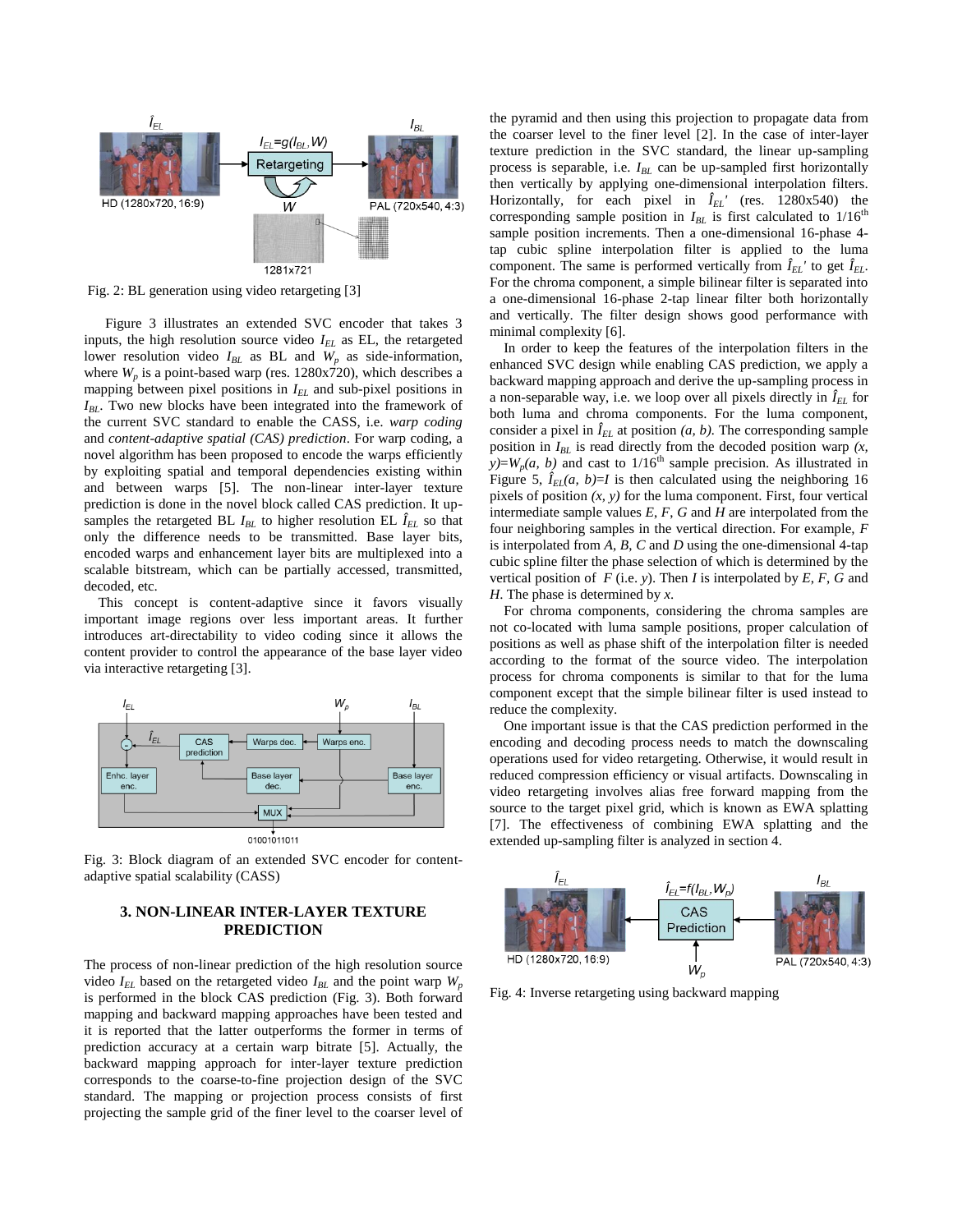

Fig. 5: Interpolation of a sample value at the sub-pel position *(x, y)* for luma component in BL

#### **4. RESULTS**

In this section we present experimental results evaluating two specific aspects: prediction quality and the overall encoding efficiency using inter-layer texture prediction for CASS.

### **4.1. Prediction quality**

This set of experiments is designed to evaluate our non-linear inter-layer texture prediction quality for CASS by comparing to the conventional linear scaling approach. For that we retargeted five HD 1280x720 test sequences to 720x540 as BL (RT BL) and performed inverse retargeting using the up-sampling filters described in section 3. The warp sequences used in the inverse retargeting are either uncoded or coded at maxSL 13, the parameter that controls the trade-off between the bitrate and the quality of the coded warp. As explained in [5], with the increase of the warp bitrate, the prediction quality is also increasing due to the higher quality of the warp but saturated at relative low bitrates typically less than 300 kbit/s. The bitrates of the warp sequences encoded at maxSL 13 for all five test sequences are between 145 kbit/s and 228 kbit/s, which are relatively low compared to the bitrate that is necessary to encode the corresponding video. For the linear (LN) case, the BL is generated by the down-sampling filter as defined in JSVM [8]. It is then up-sampled again by the 4-tap cubic spline interpolation filter as defined in the SVC standard.

 The results are shown in Figure 6. Apparently non-linear prediction using our proposed methods outperforms the conventional linear scaling methods in most cases, for both coded and uncoded warps. Even if warp is coded at a relative low bitrate, the prediction quality loss is typically less than 1dB compared to prediction from the uncoded warp. This proves the effectiveness of our overall solution for the non-linear inter-layer texture prediction, i.e. EWA splatting for non-linear down-sampling, backward mapping with extended non-separable two-dimensional interpolation for non-linear up-sampling, and the warp coding. Note that LN BL is distorted in an unacceptable way while RT BL takes the content-adaptivity and the art-directability into account (Fig. 1).



Fig. 6: Texture prediction quality using linear scaling and retargeting

## **4.2. Coding efficiency**

The effectiveness of our non-linear inter-layer texture prediction techniques for CASS has been evaluated in this set of experiments. This was done for both intra only coding and inter coding, however we focused here on texture up-sampling only first for both coding structures. Four different solutions are compared:

1. Scalable coding using CAS prediction; BL is retargeted from EL (label *RT ILP(I)*).

2. Scalable coding using conventional spatial scalability; BL is linear down-scaled (label *LN (ILP(I))*).

3. Single layer coding: EL is encoded using SVC single- layer coding mode (label *EL single layer*).

4. Simulcast coding: BL and EL are encoded using SVC singlelayer coding mode (labels *LN* resp*. RT Simulcast*).

 Results are depicted for two sequences, Crew (Fig. 7, 8) and ShuttleStart (Fig. 9). In Figure 7 and Figure 9, simulations have been carried out using intra only coding while in Figure 8 GOP 16 is used with hierarchical B frames, BL is encoded at a fixed QP while EL is encoded at different QPs given this BL, both at 60 frames/second.



Fig. 7: RD curves for Crew sequence with intra only coding